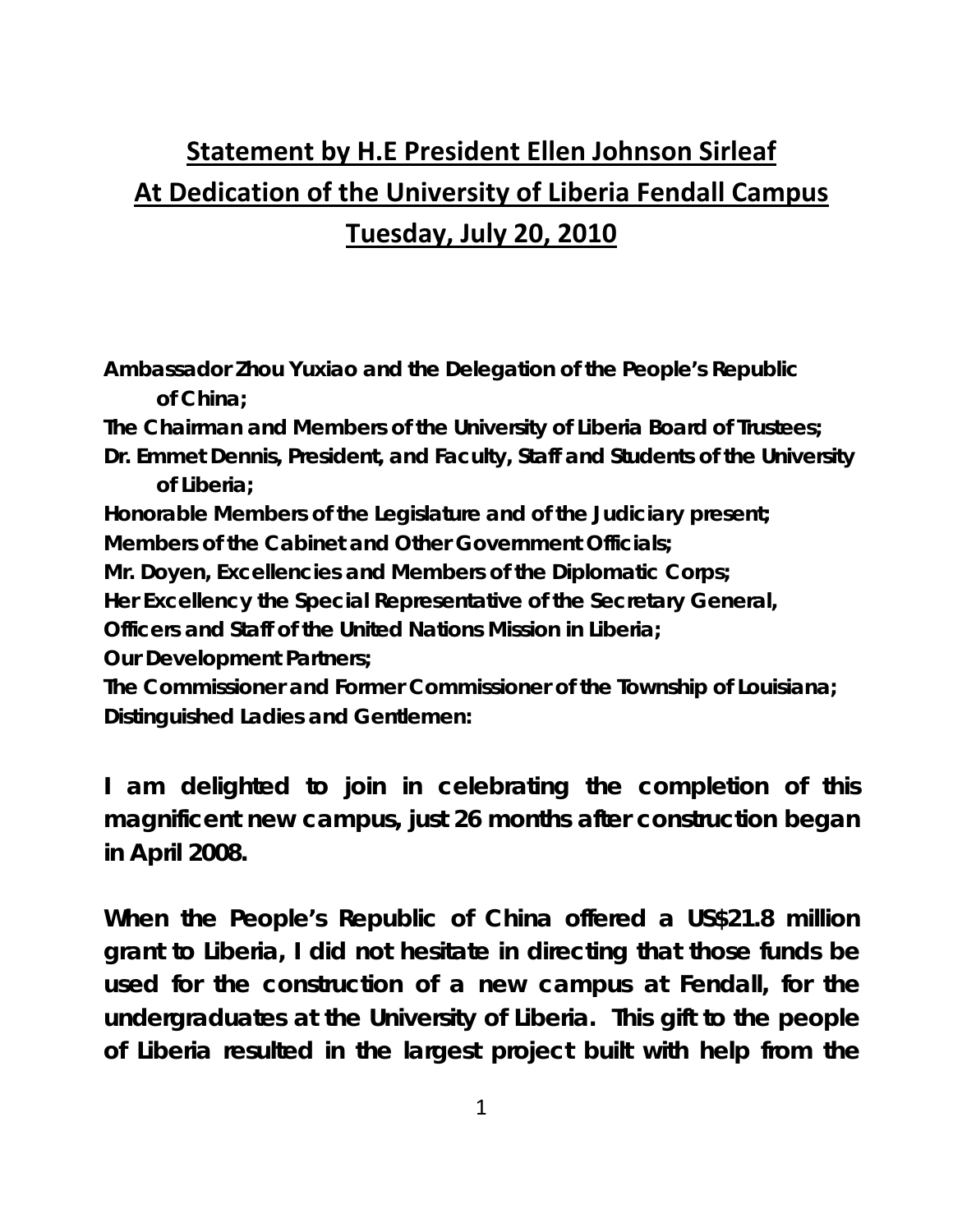**Chinese Government since our two nations resumed diplomatic relations in 2003. On behalf of all Liberians, and especially the students, I want to acknowledge China's efforts and generosity.** 

**We built this campus to be able to enroll more students and to have space to expand our academic programs.** 

**In the 1970s, when the Government planned to relocate the University to a more suitable location, Fendall, here in the Township of Louisiana, was selected.** 

**Initially, the campus housed the William R. Tolbert, Jr. College of Agriculture and Forestry. Two years later, The T. J. R. Faulkner College of Science of Technology was relocated here. By the end of the 1980s, all the undergraduate colleges, with the exception of the College of Business and Public Administration, had relocated to Fendall. During the 14-year civil war, the campus was completely destroyed.** 

**Along with it went the hopes of a generation of students, whose potential and ambition was put on hold. To turn that page forever, we have built a modern campus that matches the fresh ambition of Liberia. The newly designed buildings create an environment more conducive to learning. There are larger classrooms, with more space as the student body has grown far too large for UL's Capitol Hill campus. University students currently commute by buses between the two campuses. Fendall will bring all UL undergraduates to one location, creating a greater sense of community.** 

2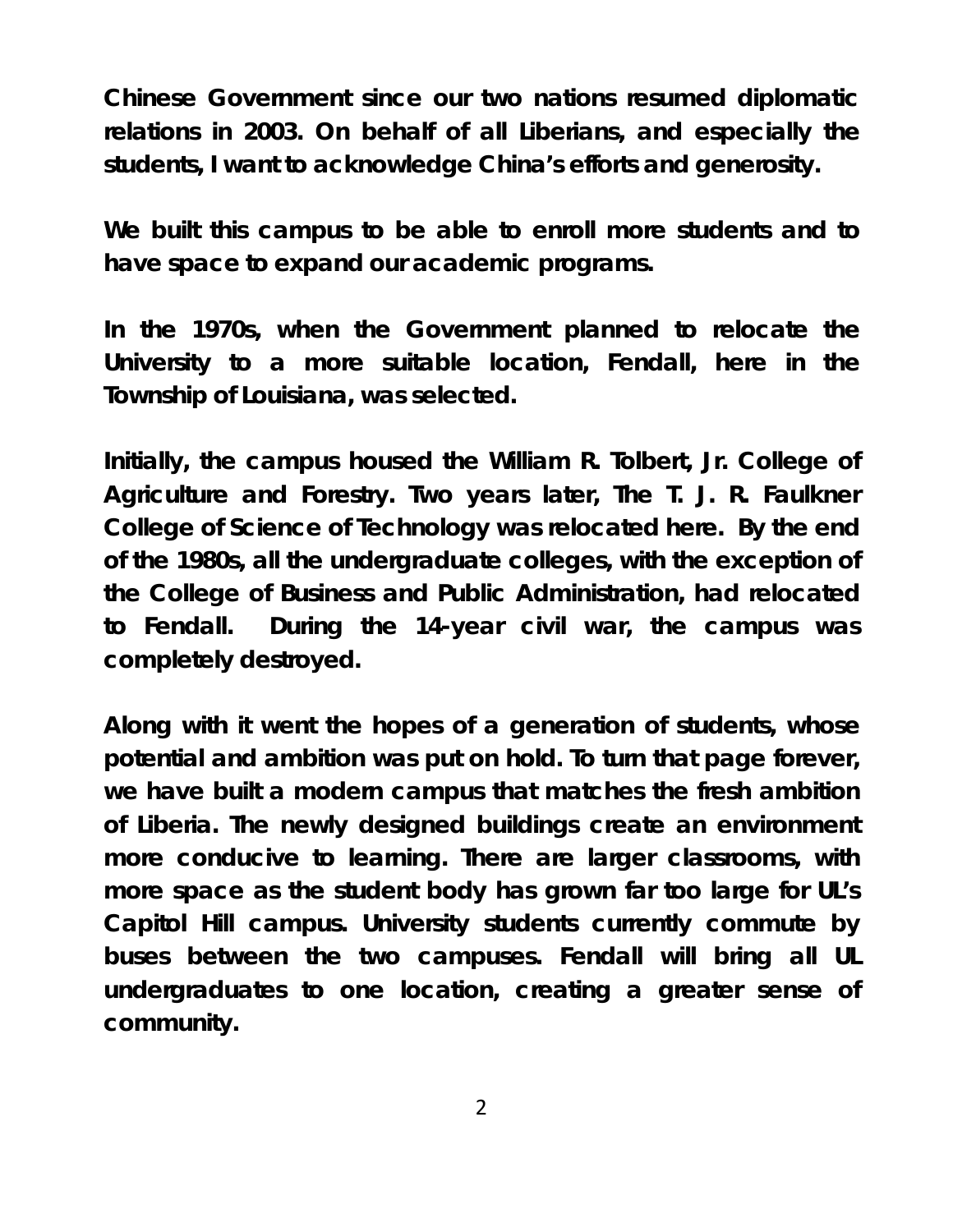**This new four-storey building has vital new facilities. These include:** 

- **an academic exchange center for 360 attendees, where conferences and forums can happen;**
- **29 classrooms, so that students can learn in the right surroundings;**
- **1 five-roomed library, to safely store the knowledge they need to learn;**
- **4 computer rooms so that they can do their work properly.**

**I congratulate China Guandong Xinguan International Group for a great job completing the project. The Chinese Government has further agreed to provide furniture to the Campus as an additional program of aid to the University of Liberia, for which we are grateful.** 

**I want to also thank the United States for a US\$1.2 million grant to renovate the Engineering building at the TJR College of Science and Technology opened earlier this year. This has been a clear example of the spirit of partnership which we have promoted in Liberia, and we commend our two partners – the U.S. and China – for the collaborative effort which has brought these results.** 

**Ladies and Gentlemen:** 

**This is a great day for the students. But this is about more than newer buildings and more space. As we dedicate this new campus, we open a better breeding ground for the talent and ideas of our youth. An astonishing 44 percent of Liberia's population is under the age of 15.**